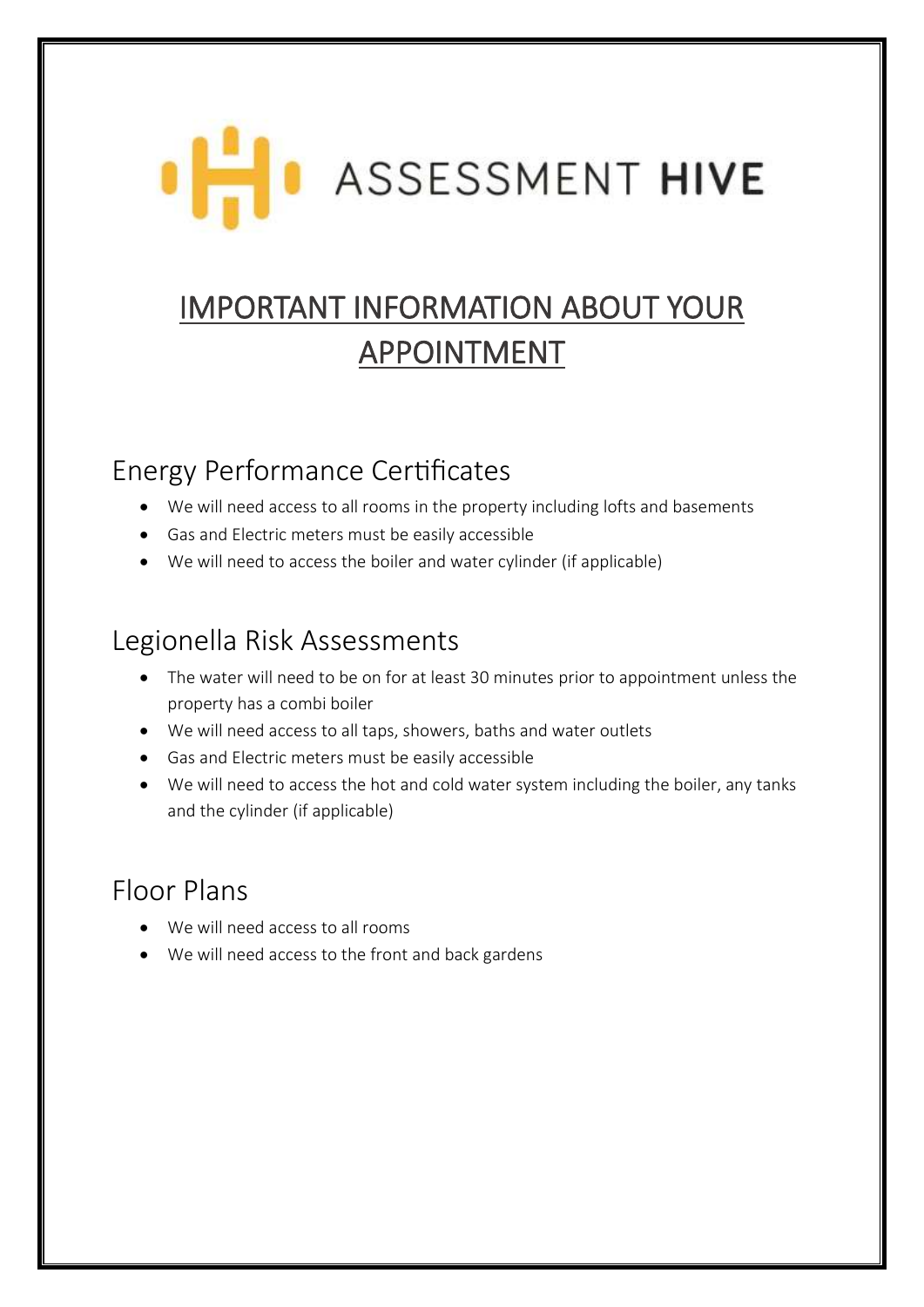## Photography, Virtual Tours & Videos

When buyers are looking at properties online or in estate agent's brochures, they make their minds up in seconds. That's why getting the photos and tours right is important as it could mean higher offers and a quicker sale. Why? Well, because first impressions count.

#### Front & Back Gardens

- Choose the time of day when the front of the house is shown in a good natural light
- Try to choose a clear, bright day
- Move any vehicles from the outside of the property
- Remove any clutter from outside the property such as bins and hoses
- Mow the lawn
- Clean the windows

#### Reception rooms

- Remove scruffy throws from sofas
- Arrange cushions to look smart and tidy
- Set dining room tables
- Remove rugs, especially where you have wooden or tiled floors
- Any children's toys or piles of magazines, DVDs etc should be out of sight
- Set the scene inside
- Moving furniture around may help to make a room look more spacious
- Make sure your home is well lit, and replace any light bulbs that have gone out
- Open all curtains and blinds
- Fresh flowers help to breathe life into a property

#### Bedrooms

- Make the bed and choose bed clothes that compliment the room
- Anything stored under the bed should be completely out of sight
- All drawers and wardrobe doors should be shut

#### Bathroom

- Keep the toilet lid down
- Remove clutter like shower gels and tooth brushes
- Close the shower curtain
- Remove toilet paper from its holder
- Any towels should be neatly arranged and folded, and chosen to compliment the room